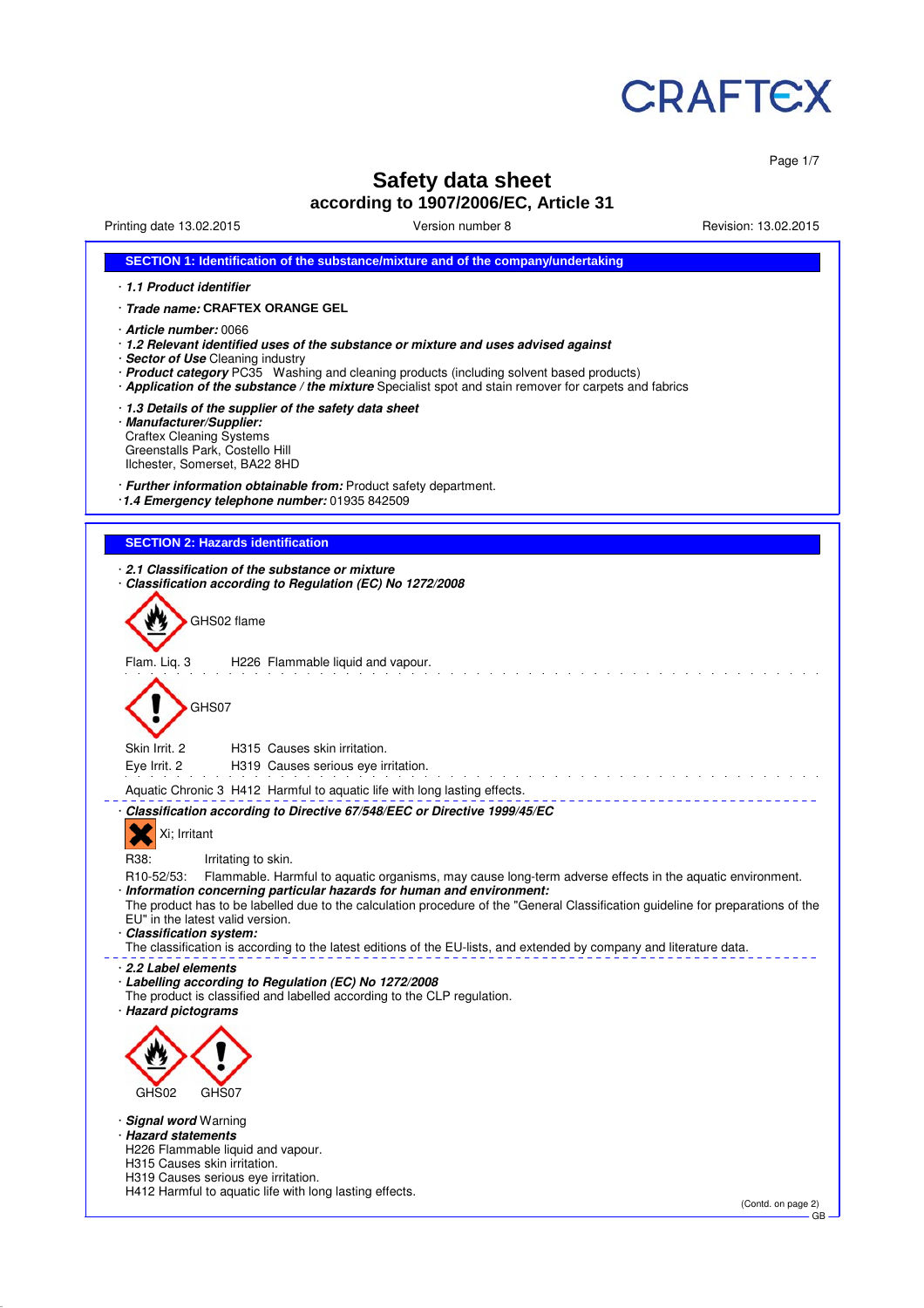Printing date 13.02.2015 **Version number 8** Revision: 13.02.2015 **Revision: 13.02.2015** 

(Contd. of page 1)

### **Trade name: CRAFTEX ORANGE GEL**

#### · **Precautionary statements**

| P <sub>101</sub>  | If medical advice is needed, have product container or label at hand.                                                  |
|-------------------|------------------------------------------------------------------------------------------------------------------------|
| P <sub>102</sub>  | Keep out of reach of children.                                                                                         |
| P <sub>103</sub>  | Read label before use.                                                                                                 |
| P210              | Keep away from heat/sparks/open flames/hot surfaces. - No smoking.                                                     |
| P <sub>241</sub>  | Use explosion-proof electrical/ventilating/lighting/equipment.                                                         |
|                   | P303+P361+P353 IF ON SKIN (or hair): Remove/Take off immediately all contaminated clothing. Rinse skin with water/     |
|                   | shower.                                                                                                                |
|                   | P305+P351+P338 IF IN EYES: Rinse cautiously with water for several minutes. Remove contact lenses, if present and easy |
|                   | to do. Continue rinsing.                                                                                               |
| P321              | Specific treatment (see on this label).                                                                                |
| P501              | Dispose of contents/container in accordance with local/regional/national/international regulations.                    |
| 2.3 Other hazards |                                                                                                                        |
|                   |                                                                                                                        |

· **Results of PBT and vPvB assessment**

· **PBT:** Not applicable.

· **vPvB:** Not applicable.

### **SECTION 3: Composition/information on ingredients**

· **Description:** Mixture of substances listed below with nonhazardous additions.

| Dangerous components:           |                                                                                                                                                      |             |
|---------------------------------|------------------------------------------------------------------------------------------------------------------------------------------------------|-------------|
|                                 | alkanes C9 - 12 (isodecane and isoundecane)                                                                                                          | 25-50%      |
|                                 | Flam. Liq. 3, H226; Sep. Tox. 1, H304; Aquatic Chronic 4, H413                                                                                       |             |
| CAS: 8028-48-6                  | citrus terpenes                                                                                                                                      | 10-25%      |
|                                 | EINECS: 232-443-8 ( $\circledast$ Flam. Liq. 3, H226; $\circledast$ Asp. Tox. 1, H304; $\circledast$ Skin Irrit. 2, H315; Aquatic Chronic 3,<br>H412 |             |
| CAS: 872-50-4                   | n-methyl-2-pyrrolidone                                                                                                                               | $2.5 - 10%$ |
| EINECS: 212-828-1               | Repr. 1B, H360D; O Skin Irrit. 2, H315; Eye Irrit. 2, H319; STOT SE 3, H335                                                                          |             |
|                                 | alcohol ethoxylate                                                                                                                                   | < 2.5%      |
|                                 | Acute Tox. 3, H301; $\leftrightarrow$ Eye Dam. 1, H318                                                                                               |             |
| · SVHC                          |                                                                                                                                                      |             |
| 872-50-4 n-methyl-2-pyrrolidone |                                                                                                                                                      |             |
|                                 | Regulation (EC) No 648/2004 on detergents / Labelling for contents                                                                                   |             |
| aliphatic hydrocarbons          |                                                                                                                                                      | $>30\%$     |
| non-ionic surfactants           |                                                                                                                                                      | < 5%        |
|                                 |                                                                                                                                                      |             |

#### **SECTION 4: First aid measures**

· **4.1 Description of first aid measures**

· **After inhalation:** In case of unconsciousness place patient stably in side position for transportation.

- · **After skin contact:** Immediately wash with water and soap and rinse thoroughly.
- · **After eye contact:** Rinse opened eye for several minutes under running water.
- · **After swallowing:** If symptoms persist consult doctor.
- · **4.2 Most important symptoms and effects, both acute and delayed** No further relevant information available.
- · **4.3 Indication of any immediate medical attention and special treatment needed**

No further relevant information available.

### **SECTION 5: Firefighting measures**

- · **5.1 Extinguishing media**
- · **Suitable extinguishing agents:** CO2, sand, extinguishing powder. Do not use water.
- · **For safety reasons unsuitable extinguishing agents:** Water
- · **5.2 Special hazards arising from the substance or mixture** No further relevant information available.
- · **5.3 Advice for firefighters**
- · **Protective equipment:** No special measures required.

(Contd. on page 3)

GB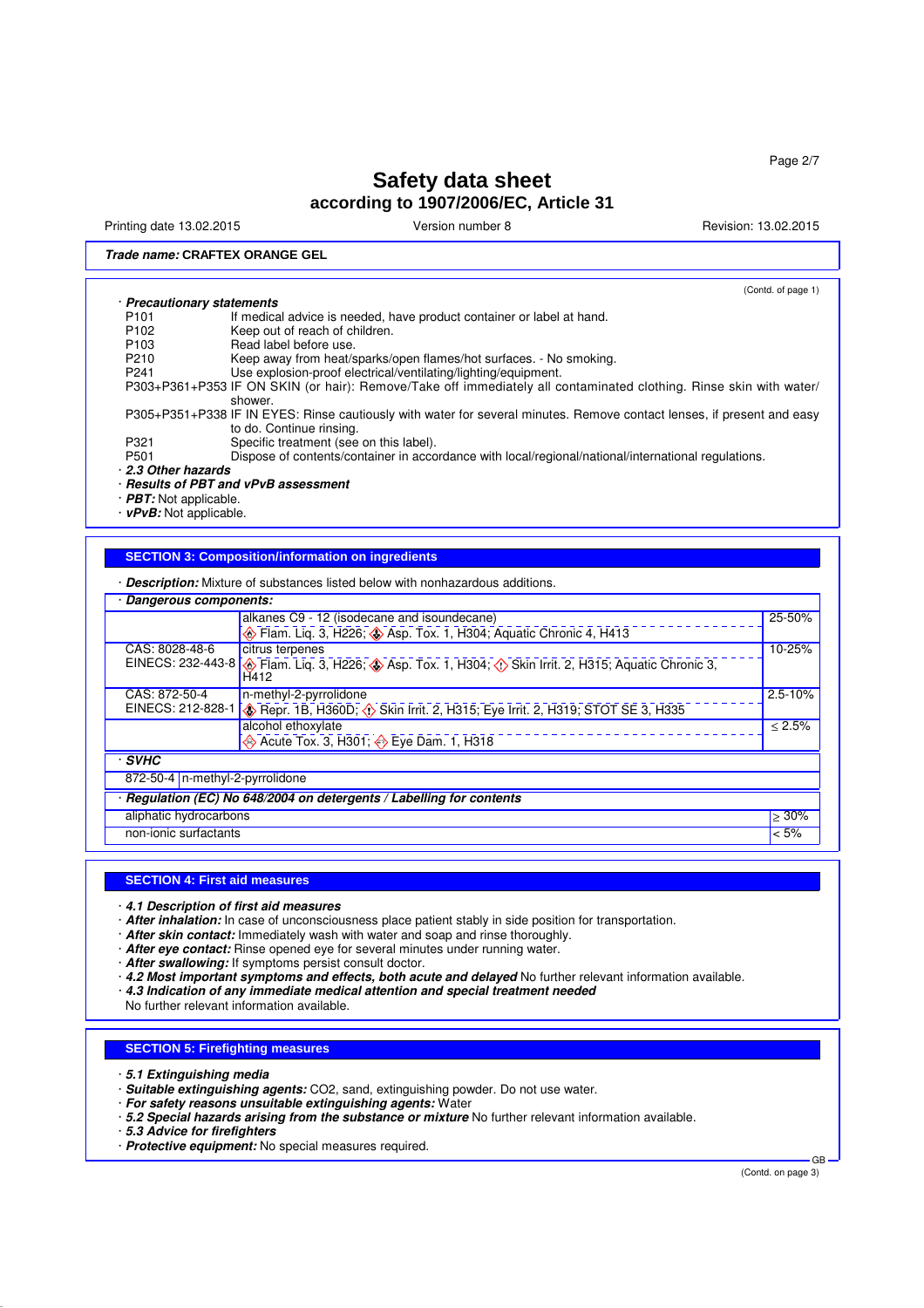Printing date 13.02.2015 Version number 8 Revision: 13.02.2015

(Contd. of page 2)

**Trade name: CRAFTEX ORANGE GEL**

### **SECTION 6: Accidental release measures**

- · **6.1 Personal precautions, protective equipment and emergency procedures** Wear protective equipment. Keep unprotected persons away. · **6.2 Environmental precautions:** Do not allow product to reach sewage system or any water course.
- Inform respective authorities in case of seepage into water course or sewage system. Dilute with plenty of water.
- Do not allow to enter sewers/ surface or ground water.
- · **6.3 Methods and material for containment and cleaning up:**
- Absorb with liquid-binding material (sand, diatomite, acid binders, universal binders, sawdust). Ensure adequate ventilation.
- Do not flush with water or aqueous cleansing agents
- · **6.4 Reference to other sections** See Section 7 for information on safe handling. See Section 8 for information on personal protection equipment. See Section 13 for disposal information.

### **SECTION 7: Handling and storage**

- · **7.1 Precautions for safe handling** Ensure good ventilation/exhaustion at the workplace. · **Information about fire - and explosion protection:** Keep ignition sources away - Do not smoke. Protect against electrostatic charges.
- · **7.2 Conditions for safe storage, including any incompatibilities**
- · **Storage:**
- · **Requirements to be met by storerooms and receptacles:** No special requirements.
- · **Information about storage in one common storage facility:** Not required.
- · **Further information about storage conditions:** Keep container tightly sealed.
- · **7.3 Specific end use(s)** No further relevant information available.

### **SECTION 8: Exposure controls/personal protection**

- · **Additional information about design of technical facilities:** No further data; see item 7.
- · **8.1 Control parameters**

#### · **Ingredients with limit values that require monitoring at the workplace:**

- **872-50-4 n-methyl-2-pyrrolidone**
- WEL Short-term value: 80 mg/m<sup>3</sup>, 20 ppm Long-term value:  $40 \text{ mg/m}^3$ , 10 ppm Sk

· **Additional information:** The lists valid during the making were used as basis.

- · **Personal protective equipment:**
- · **General protective and hygienic measures:** Keep away from foodstuffs, beverages and feed. Immediately remove all soiled and contaminated clothing Wash hands before breaks and at the end of work. Do not inhale dust / smoke / mist. Avoid contact with the skin.

Avoid contact with the eyes and skin.

### · **Respiratory protection:**

In case of brief exposure or low pollution use respiratory filter device. In case of intensive or longer exposure use selfcontained respiratory protective device.

· **Protection of hands:**



Protective gloves

<sup>·</sup> **8.2 Exposure controls**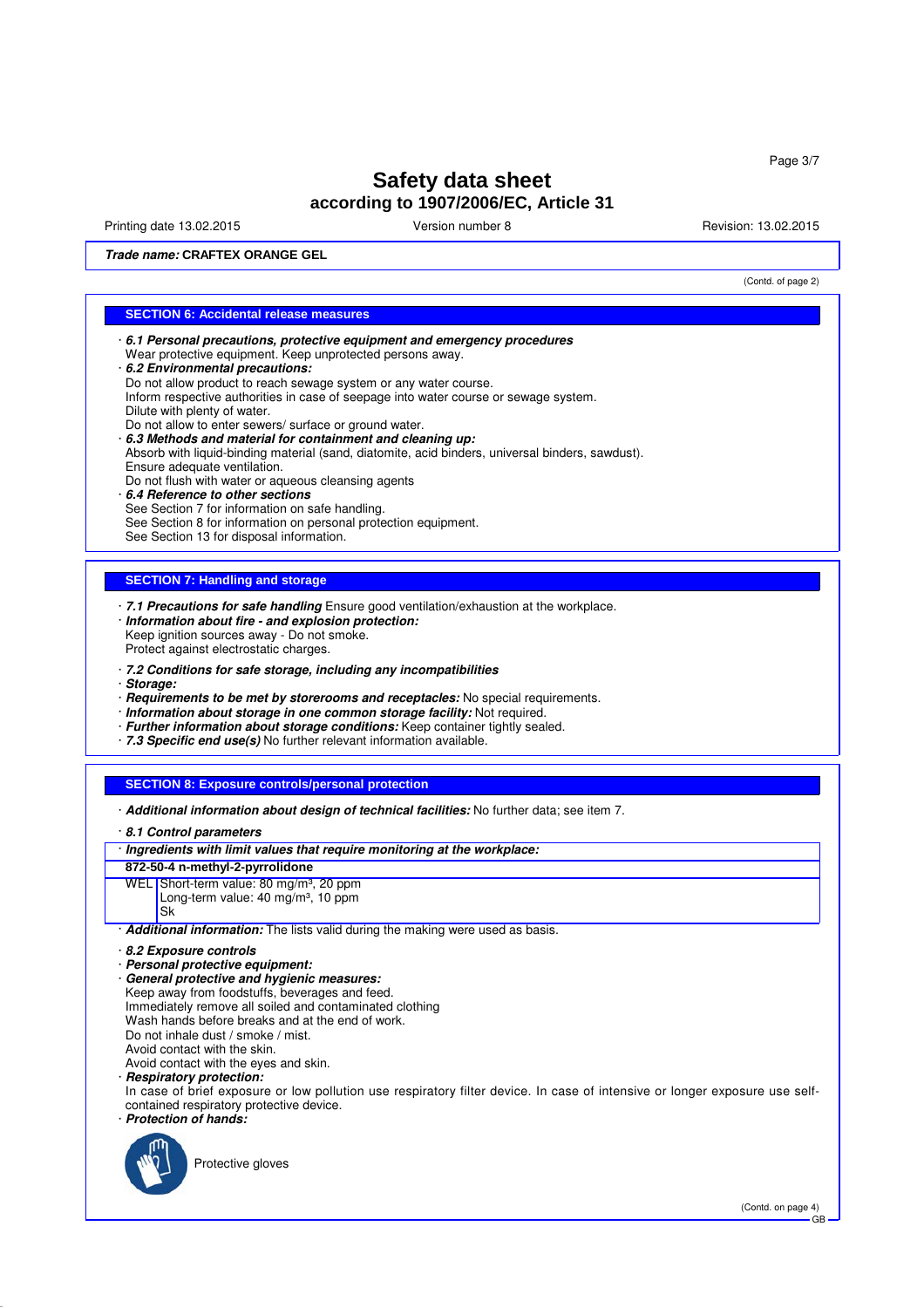Page 4/7

# **Safety data sheet according to 1907/2006/EC, Article 31**

Printing date 13.02.2015 **Version number 8** Nevision: 13.02.2015 **Revision: 13.02.2015** 

### **Trade name: CRAFTEX ORANGE GEL**

(Contd. of page 3) The glove material has to be impermeable and resistant to the product/ the substance/ the preparation. Due to missing tests no recommendation to the glove material can be given for the product/ the preparation/ the chemical mixture.

Selection of the glove material on consideration of the penetration times, rates of diffusion and the degradation · **Material of gloves**

The selection of the suitable gloves does not only depend on the material, but also on further marks of quality and varies from manufacturer to manufacturer. As the product is a preparation of several substances, the resistance of the glove material can not be calculated in advance and has therefore to be checked prior to the application.

· **Penetration time of glove material**

The exact break through time has to be found out by the manufacturer of the protective gloves and has to be observed. · **Eye protection:**



Tightly sealed goggles

| <b>SECTION 9: Physical and chemical properties</b>                                           |                                                                                                |
|----------------------------------------------------------------------------------------------|------------------------------------------------------------------------------------------------|
| · 9.1 Information on basic physical and chemical properties<br><b>General Information</b>    |                                                                                                |
| · Appearance:<br>Form:<br>Colour:<br>Odour:<br><b>Odour threshold:</b>                       | Gel<br>White<br>Orange<br>Not determined.                                                      |
| · pH-value at 20 ℃:                                                                          | 10.5                                                                                           |
| · Change in condition<br>Melting point/Melting range:<br><b>Boiling point/Boiling range:</b> | Undetermined.<br>96 °C                                                                         |
| <b>Flash point:</b>                                                                          | 45 °C                                                                                          |
| · Flammability (solid, gaseous):                                                             | Not applicable.                                                                                |
| · Ignition temperature:                                                                      | $>200$ °C                                                                                      |
| Decomposition temperature:                                                                   | Not determined.                                                                                |
| Self-igniting:                                                                               | Product is not selfigniting.                                                                   |
| · Danger of explosion:                                                                       | Product is not explosive. However, formation of explosive air/vapour mixtures are<br>possible. |
| · Explosion limits:<br>Lower:<br>Upper:                                                      | Not determined.<br>Not determined.                                                             |
| Vapour pressure:                                                                             | Not determined.                                                                                |
| · Density:<br>· Relative density<br>· Vapour density<br>· Evaporation rate                   | Not determined.<br>Not determined.<br>Not determined.<br>Not determined.                       |
| · Solubility in / Miscibility with<br>water:                                                 | Fully miscible.                                                                                |
| · Partition coefficient (n-octanol/water): Not determined.                                   |                                                                                                |
| · Viscosity:<br>Dynamic:<br>Kinematic:                                                       | Not determined.<br>Not determined.                                                             |
| · Solvent content:<br>Organic solvents:                                                      | 5.5%                                                                                           |
| <b>Solids content:</b>                                                                       | 0.8%                                                                                           |
|                                                                                              | (Contd. on page 5)<br>$-$ GR                                                                   |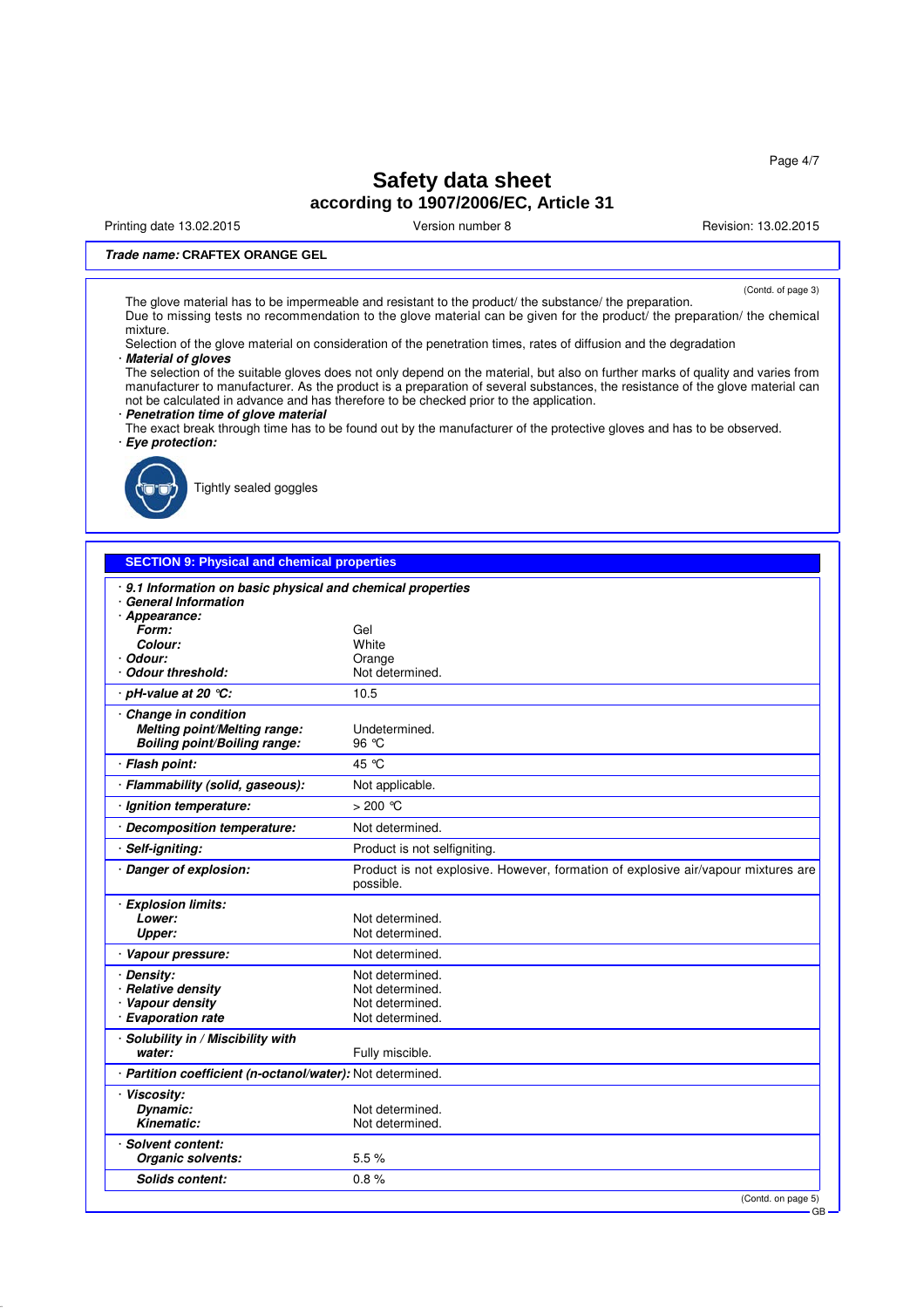Printing date 13.02.2015 Version number 8 Revision: 13.02.2015

(Contd. of page 4)

**Trade name: CRAFTEX ORANGE GEL**

· **9.2 Other information** No further relevant information available.

#### **SECTION 10: Stability and reactivity**

- · **10.2 Chemical stability**
- · **Thermal decomposition / conditions to be avoided:** No decomposition if used according to specifications.
- · **10.3 Possibility of hazardous reactions** No dangerous reactions known.
- · **10.4 Conditions to avoid** No further relevant information available.
- · **10.5 Incompatible materials:** No further relevant information available.
- · **10.6 Hazardous decomposition products:** No dangerous decomposition products known.

#### **SECTION 11: Toxicological information**

- · **11.1 Information on toxicological effects**
- · **Acute toxicity:**

· **LD/LC50 values relevant for classification:**

**8028-48-6 citrus terpenes**

| Oral                                           | LD50 | $\vert$ >5000 mg/kg (rat) |
|------------------------------------------------|------|---------------------------|
| 872-50-4 n-methyl-2-pyrrolidone                |      |                           |
| Oral                                           | LDS0 | 3914 mg/kg (rat)          |
| $D2$ $\sim$ $\sim$ $\sim$ $\sim$ $\sim$ $\sim$ |      |                           |

| Dermal LD50 | 8000 mg/kg (rabbit)       |
|-------------|---------------------------|
|             | LC50/96 h 832 mg/l (fish) |

· **Primary irritant effect:**

· **on the skin:** Irritant to skin and mucous membranes.

· **on the eye:** No irritating effect.

· **Sensitisation:** No sensitising effects known.

· **Additional toxicological information:**

The product shows the following dangers according to the calculation method of the General EU Classification Guidelines for Preparations as issued in the latest version:

Irritant

### **SECTION 12: Ecological information**

|  |  | 12.1 Toxicity |
|--|--|---------------|
|--|--|---------------|

· **Aquatic toxicity:**

- **8028-48-6 citrus terpenes**
- EC50/48 h 12.3 mg/l (daphnia)

**872-50-4 n-methyl-2-pyrrolidone**

- EC50/48 h 4000 mg/l (daphnia)
- · **12.2 Persistence and degradability** No further relevant information available.
- · **12.3 Bioaccumulative potential** No further relevant information available.
- · **12.4 Mobility in soil** No further relevant information available.
- · **Ecotoxical effects:**
- · **Remark:** Harmful to fish
- · **Additional ecological information:**
- · **General notes:**

Water hazard class 2 (German Regulation) (Self-assessment): hazardous for water

- Do not allow product to reach ground water, water course or sewage system.
- Danger to drinking water if even small quantities leak into the ground. Harmful to aquatic organisms
- · **12.5 Results of PBT and vPvB assessment**
- · **PBT:** Not applicable.
- · **vPvB:** Not applicable.

· **12.6 Other adverse effects** No further relevant information available.

GB

<sup>·</sup> **10.1 Reactivity**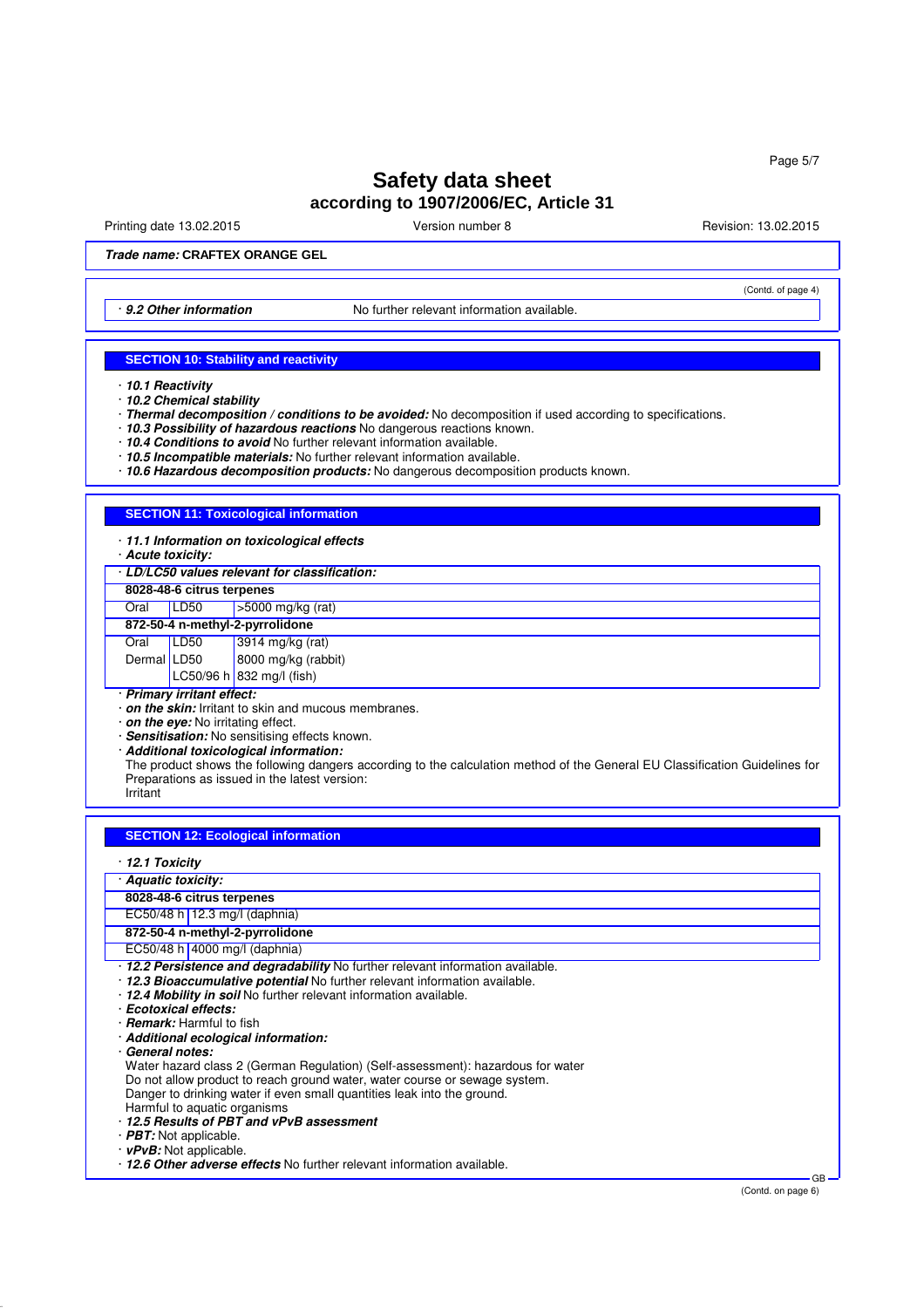Printing date 13.02.2015 **Version number 8** Revision: 13.02.2015

(Contd. of page 5)

**Trade name: CRAFTEX ORANGE GEL**

### **SECTION 13: Disposal considerations**

· **13.1 Waste treatment methods**

· **Recommendation** Must not be disposed together with household waste. Do not allow product to reach sewage system.

· **Uncleaned packaging:**

- · **Recommendation:** Disposal must be made according to official regulations.
- · **Recommended cleansing agents:** Water, if necessary together with cleansing agents.

| 14.1 UN-Number                                                                    |                                                                                                            |
|-----------------------------------------------------------------------------------|------------------------------------------------------------------------------------------------------------|
| · ADR, IMDG, IATA                                                                 | UN1993                                                                                                     |
| · 14.2 UN proper shipping name                                                    |                                                                                                            |
| · ADR                                                                             | 1993 FLAMMABLE LIQUID, N.O.S. (alkanes C9 - 12 (isodecane and                                              |
| · IMDG, IATA                                                                      | isoundecane), citrus terpenes)<br>FLAMMABLE LIQUID, N.O.S. (alkanes C9 - 12 (isodecane and                 |
|                                                                                   | isoundecane), citrus terpenes)                                                                             |
| · 14.3 Transport hazard class(es)                                                 |                                                                                                            |
| · ADR, IMDG, IATA                                                                 |                                                                                                            |
|                                                                                   |                                                                                                            |
| · Class<br>· Label                                                                | 3 Flammable liquids.<br>3                                                                                  |
| 14.4 Packing group<br>· ADR, IMDG, IATA                                           | III                                                                                                        |
| 14.5 Environmental hazards:                                                       |                                                                                                            |
| · Marine pollutant:                                                               | No                                                                                                         |
| 14.6 Special precautions for user                                                 | Warning: Flammable liquids.                                                                                |
| · Danger code (Kemler):<br>· EMS Number:                                          | 30<br>$F-E.S-E$                                                                                            |
|                                                                                   |                                                                                                            |
| · 14.7 Transport in bulk according to Annex II of<br>MARPOL73/78 and the IBC Code | Not applicable.                                                                                            |
| · Transport/Additional information:                                               |                                                                                                            |
| · ADR                                                                             |                                                                                                            |
| · Limited quantities (LQ)                                                         | 5L                                                                                                         |
| · Excepted quantities (EQ)                                                        | Code: E1                                                                                                   |
|                                                                                   | Maximum net quantity per inner packaging: 30 ml<br>Maximum net quantity per outer packaging: 1000 ml       |
| · Transport category                                                              | 3                                                                                                          |
| · Tunnel restriction code                                                         | D/E                                                                                                        |
| · IMDG                                                                            |                                                                                                            |
| $\cdot$ Limited quantities (LQ)                                                   | 5L                                                                                                         |
| · Excepted quantities (EQ)                                                        | Code: E1<br>Maximum net quantity per inner packaging: 30 ml                                                |
|                                                                                   | Maximum net quantity per outer packaging: 1000 ml                                                          |
| · UN "Model Regulation":                                                          | UN1993, FLAMMABLE LIQUID, N.O.S. (alkanes C9 - 12 (isodecane and<br>isoundecane), citrus terpenes), 3, III |